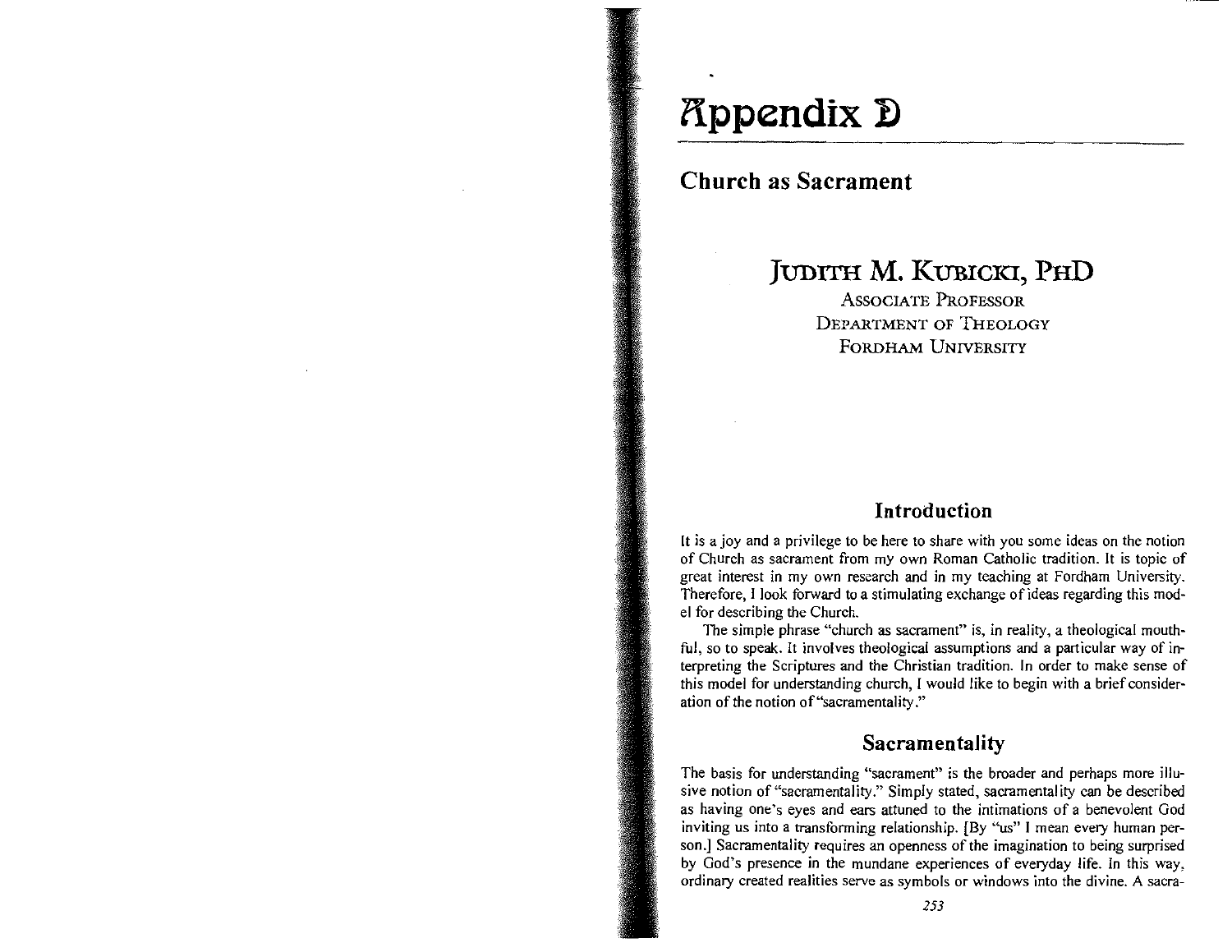#### *254 Appendix D*

mental perspective enables us to view the world as the locus where God reveals God-self to us and where we respond to thai revelation. It is difficult to perceived the presence and action of God in human life—and even more in the rituals or in the Church-without this ability to see the fundamental structures of sacramentality within ordinary human existence.

Sacramentality is expressed in the New Testament with the Greek word *mys-{erion,* **meaning "hidden" or "secret." St. Paul uses the word to speak. about the**  hidden wisdom of God revealed through Christ's death and resurrection (1 Cor 2:7). The early Christian Church used *mysterion* to speak about a variety of rites, symbols, liturgical objects, blessings, and celebrations. But by the Middle Ages, the Latin translation for *mysterion* was *sacramentum* and this term was used to refer only to the official sacramental rites of the Church.<sup>1</sup>

Sacramentality is a particular way of looking at the world and at life. Because of that, it provides a framework not only for the way we live in the world and with each other, but also for the way we understand the mystery of the church and its sacred rituals.' A sacramental imagination involves having a profound awareness that the invisible divine presence is disclosed through visible created realities. In other words, it takes seriously those everyday experiences the church appropriates to celebrate its life in God through liturgy or worship.<sup>3</sup> The sacramental world view perceives the sacred manifested in the secular; God is perceived as present and active within the world.

When we speak of sacramentality, however, we cannot limit the notion to an experience of God's presence. No matter how much the experience of God's presence may be mediated through the mediation of symbolic activity, no revelation of God can ever be complete on this side of the grave. So there is, alongside the experience of God's presence, a corresponding experience of God's absence-in our personal lives, in the church, and in the world. This experience of the hiddenness of God is also a dimension of sacramentality. The more we discover the presence of God in the here and now, the more our desire for God results in a yearning for the fullness of God's presence, a fullness that can only be attained in eternity.<sup>4</sup> This is part of the eschatological dimension of sacramentality. In other words, while God's creation offers glimpses of God's loving presence to those who have the eyes to see, this experience is balanced by a longing for what can only be realized when God is encountered face to face. But the experience of God's absence is nevertheless a positive thing. It serves as a promise that what is glimpsed but dimly in the present time is but a shadow of what will be revealed to us when the need for sacraments shall cease.<sup>5</sup>

### **Definitions**

Let us then hold on to this general notion of sacramentality as we consider the notion of Church as sacrament. To make clear the perspective from which I am speaking, I would like to offer some brief defmitions andlor descriptions of church and sacrament as I understand them within my own Roman Catholic tradition. First then, let's consider sacrament.

#### **Sacrament**

The traditional definition of sacrament in Catholic theology is derived from Augustine's understanding of sacrament as an outward sign of an invisible reality. The outward sign or symbol bears witness to the inner reality of grace. But when Christian churches speak of sacraments, they generally mean either the two or seven special events of grace officially recognized as "sacraments." This has not always been the case. In the early Church, the concept of sacrament was broader, reflecting a keen awareness of the sacramentality of human experience. The number of sacraments was more fluid. Augustine's definition of sacrament as a sacred sign represents the Patristic viewpoint that understood of sacrament **jects and actions as "sacraments.',6** 

jects and actions as "sacraments."<sup>6</sup><br>So the traditional definition of sacrament sees it first of all as a sign of grace. As Paul Tillich has pointed out, a sign can merely point to something that is absent or point to something without participating in the reality to which it points. But a sacrament is a symbol or full sign of something that is really present because the symbol participates in the reality to which it is a reality of symbol participates in the reality to which it is a reality ween oceaase the symbol partic Visible sign of an invisible grace.<br>Furthermore, the Christian tradition has never understood the sacraments to

be merely individual transactions. Nobody baptizes herself. Rather, sacraments take place in an interactive dynamic that permits people together to achieve a spiritual breakthrough that they could not achieve alone. Therefore we can say that a sacrament is a socially constituted or communal symbol of the presence of grace coming to fulfillment.<sup>7</sup> Such an understanding naturally leads to a consideration of the notion of both Jesus Christ and the Church as sacrament.

## **Twentieth Century Theological Perspectives**

## **Jesus Christ as Primordial Sacrament**

As Christians, we share the belief that the Risen Lord is present in his Church. Twentieth century theologians, particularly Henri de Lubac, Karl Rahner, Edward Schillebeeckx, and Louis-Marie Chauvet, have contributed to an understanding of Church as the primary location of Christ's presence in the world. This is the basis for speaking of the Church as sacrament. Their writings include the notion of Jesus Christ as primordial sacrament. Their writings there are foundational secretary to therefore, as foundational sacrament.<br>Henri de Lubac argued that the divine and the human in the church can never

be dissociated. An excessively spiritual and individualistic view of the life of grace, he cautioned, leads to a merely secular and sociological understanding of the Church as institution. The notion of secrepart, he suggests, have in the contract of the contract of the contract of the contract of the contract of the contract of the contract of the contract of the contract of the c combines both as montage combines both aspects.<sup>8</sup><br>De Lubac maintains:

**If Christ is the sacrament of God, the Church is for us the sacrament of Christ; she represents him, in the full and ancient meaning of the term, she really makes him present. She not only carries on his work, but she is his very continuation, in**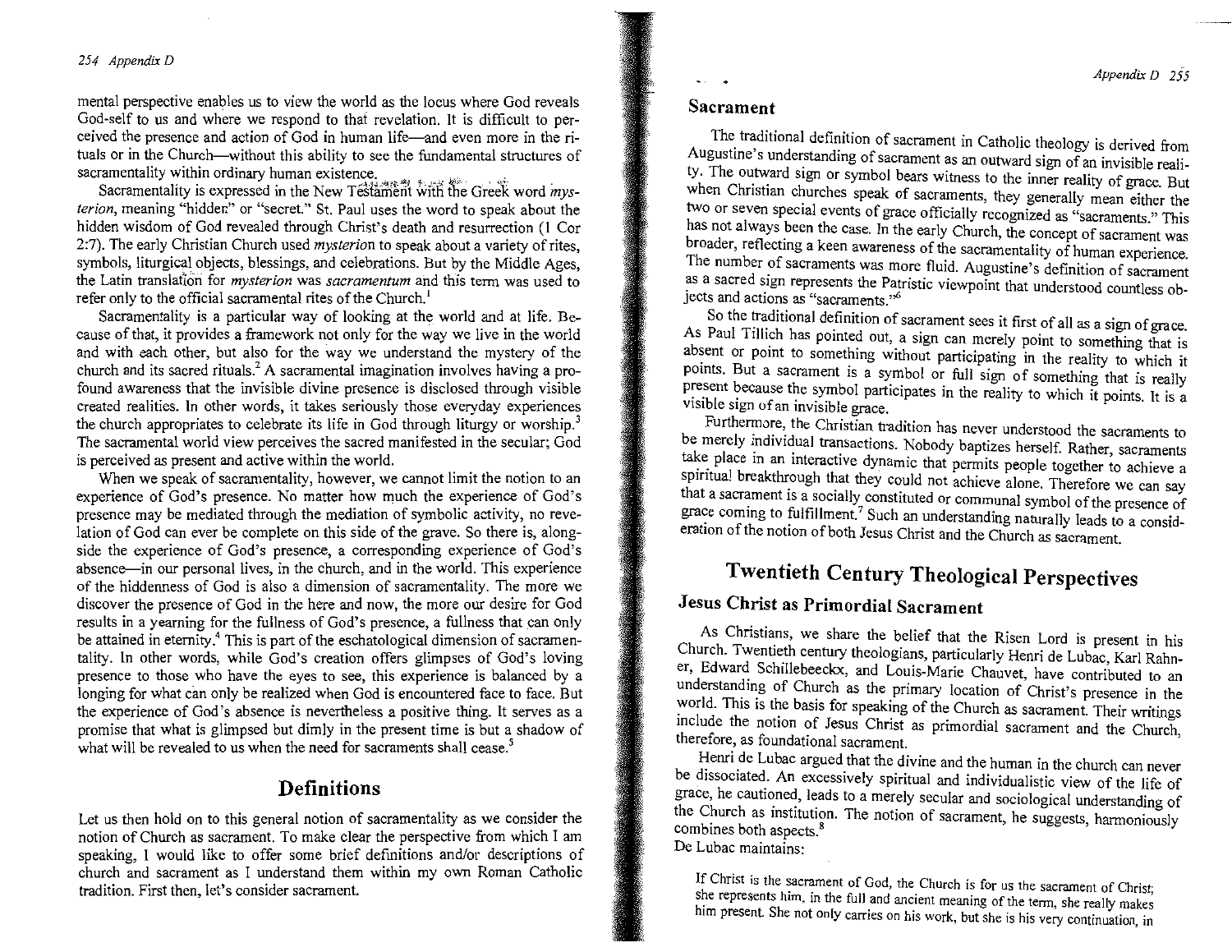#### *256 Appendix D*

**a sense far more rea! than that in which it can be said that any human institution is its four-** continue that that  $\frac{9}{2}$ 

is its founder's continuation.<sup>9</sup><br>Building on the work of de Lubac, Karl Rahner constructs his theology of church and sacraments on a similarly strong Christological foundation. He begins by describing Christ as "the historically real and actual presence of the eschatologically victorious mercy of God."<sup>10</sup> In other words, in the Word of God, that is, in Jesus Christ, God's last word is uttered into the visible public history of humankind. Jesus is this word of grace, reconciliation, and eternal life. No longer does God's grace come down from on high, from an absolutely transcendent God. Instead, this grace is permanently in the world in tangible historicendent God. Instead, this grace is permanently in the world, in the species  $\frac{1}{2}$ and of  $\ln$ ,  $\frac{1}{2}$  is  $\ln \frac{1}{2}$ 

and of its history.<sup>11</sup><br>Edward Schillebeeckx presents this same idea in a similar way, referring to Christ as primordial sacrament. He points out:

**The dogmatic definition of Chalcedon, according to which Christ is «one person in algebra of the Chalcedon, according to write the same person from the same person, the Son of God, also took** in two natures," implies that one and the same person, the Son of God, also took on a visible human form. Even in his humanity, Christ is the Son of God. The **second person of the most holy Trinity is personally man; and this man is perso**nally God. Therefore Christ is God in a human way, and man in a divine way,<sup>12</sup>

This line of reasoning is the foundation for Schillebeeckx's understanding of his line of reasoning is the foundation for Scinnebecck standardings of the Divine Logos. He  $\frac{1}{2}$ s is sacrament. In

**Because the saving acts** of the **man Jesus are performed by a diving person, they**  ecause the saving acts of the man Jesus are performed by a diving process to us are a divine power to save, but because this divine power to save appear  $\frac{1}{2}$ . I visible form, the saving activity of Jesus is *sacrimental*:  $\alpha$  or which make the ivine bestowal of salvation in an outwardly perceptible form which make the estowal manifest; a bestowal of salvation in instance realization, is the *state in* is, as the personal visible realization of the divide grace of God himself, saerament, the primordial sacrament, because this man, the Son of God himself, is intended by the Father to be in his humanity the only way to the actuality of redemption.<sup>13</sup>

By "actuality of redemption," Schillebeeckx means God's redemptive love for all of humanity. But after the resurrection and ascension, Jesus is no longer visible or perceptible in his bodiliness. It is at this point that the Church begins to function as sacrament or symbol of God's redemptive love for all of humani-

ty. Viewed from this perspective, the Church becomes the continuation and per-Viewed from this perspective, the Christ-theories are continuum to the task and huetual presence of the task and function of Christ-line is the instolled and he church man Jesus Christ—in the economy of salvation.<sup>14</sup> Rahner describes the Church as Christ's presence in the world when he explains:

**The Church is the abiding presence of that primal sacramental word of definitive**  he Church is the abiding presence of that primal sacramental world of definition race, which Christ is in the world, effecting what is ducted by difficult was the world. **the very fact of being in that way the chuming presence of cancer at the sacraments in the strict sense. !5** 

In this citation Rahner provides a convincing argument for describing the Church as the primordial sacrament, that is, as *Ursakrament.* Christ's presence as God's mercy and grace is found in all the other sacraments because of this presence *first* in the Church.

In the sacramental theology of Louis-Marie Chauvet, the Holy Spirit is understood to be the agent of God's embodiment. This embodiment involves the threefold body of Christ: the historical Jesus, the eucharistic Lord, and the ecclesial body of Christ, that is, the Church. \6 The Spirit's role is *"to write the very difference of God in the body of humanity,* and first of all in the body of the *difference of God in the body of humanity*, and first of all in the body of the hurch which was its first visible work after the resurrection.  $17 \text{ In fact, it is}$ church, which was its first visible work after the resurrection.  $\ldots$ <sup>17</sup> In fact, it is only possible for humanity to become the sacramental locus of God's embodiment through the power of the Spirit. Chauvet explains:

**This sacramental locus where in some way the risen One withdraws through the Spirit in Spirit in order to some way the fised One withdraws through the** Spirit in order to be "rising," that is, to raise for himself a body of new humanity. is the church, "body of Christ" in the process of growth "to the measure of the full stature of Christ" (Eph 4:13). In its historical visibility, the church is the **with it, the whole cosmos are called (Rom 8 and theme of "new heaven and new**  earth").<sup>18</sup>

However, Chauvet leaves no doubt that this Church, even as the embodiment of Christ, is an imperfect body straining to grow into the fullness of Christ. Nevertheless, the scandal [perhaps even more surprising than the scandal of the rtheless, the scandal [perhaps even more surprising than the scandal of the<br>recal is that the weak and sinful Church is the body that God has chosen to concross] is that the weak and sinful Church is the body that God has chosen to continue his presence in the world.

#### **Church**

The English Word "church" (and its equivalents in the other Germanic languages) derives from the Greek word *kuriakos* which means "belonging to the Lord." It was probably a shorthand version of *kuriakon doma* or *kuriakos domos*  which means "the Lord's house." In its early usage, the word referred to the building in which Christians met for worship. However, the word *kuriakos* was always used to translate the Greek word *ekk/esia* in versions of the scriptures. And the first meaning for *ekklesia* was not a building, but an official assembly of the people. The Greek word *ekklesia* is derived for the verb *ekkaleo* which  $\frac{m}{\epsilon}$  and  $\frac{m}{\epsilon}$  is the call of  $\frac{m}{\epsilon}$ . The English word is  $\frac{m}{\epsilon}$  in  $\frac{m}{\epsilon}$  in  $\frac{m}{\epsilon}$  is  $\frac{m}{\epsilon}$  in  $\frac{m}{\epsilon}$  in  $\frac{m}{\epsilon}$  is  $\frac{m}{\epsilon}$  in  $\frac{m}{\epsilon}$  in  $\frac{m}{\epsilon}$  is  $\frac{m}{\epsilon}$  in  $\frac{m}{\epsilon$ The word "as to summon" or to can out. Hence, the engines word convocation.

The word "assembly" has roots in the ancient worlds of both Israel and Greece. Its theological usage can be traced to the Hebrew Scriptures where the term *qahal* is translated, like the Greek *ekk/esia,* as a summons to an assembly or the act of assembling. More specifically, this assembly of persons was gathered by the Lord in order to live in his presence.<sup>20</sup> This sense of the assembly of Israel convoked by God and expressed by the word *qahal,* appears in Deuteronomy 5:19,23:2-9, I Chronicles 28:8, Numbers 16:3,20:4, and Micah 2:5. These passages focus on the divine initiative of the call and how that initiative constitutes the assembly. They also portray the divine call as the source of the people's unity.<sup>21</sup>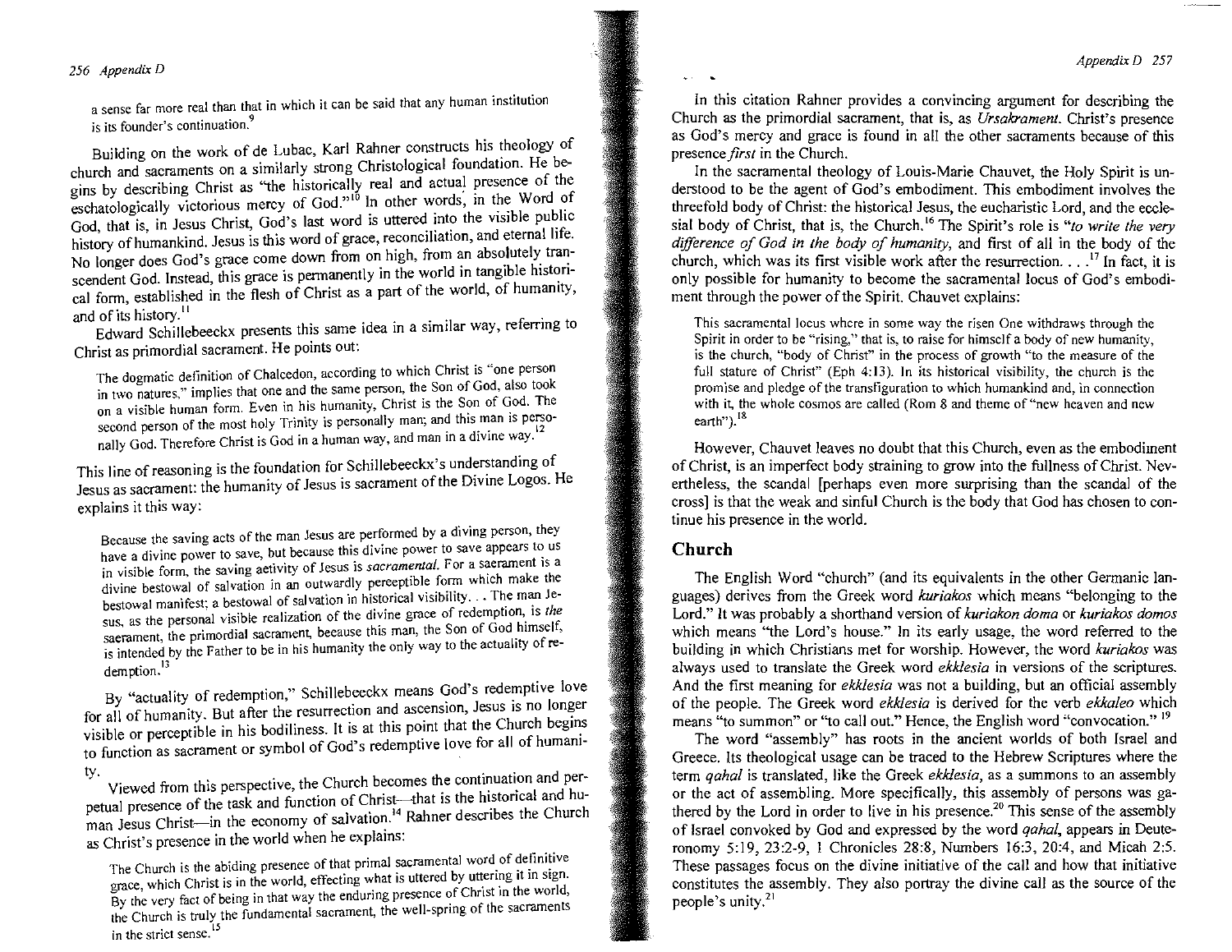#### *Appendix 0 259*

#### *258 Appendix D*

The assembly, and in particular the worshiping assembly, is key to understanding the Church as sacrament or as the locus of the presence of Christ. In fact, it is the key tenet of the sacramental theology of Louis-Marie Chauvet. Indeed, Chauvet asserts that it is impossible to have church without a worshiping assembly. Referring to the etymology of the word "assembly," Chauvet insists that the gathering, called or convoked by God or Christ, is *the* major characteristic of Christians. In other words, Christians are a people who gather as an assembly of brothers and sisters in the name and in memory of the Lord. Chauvet calls such an assembly the "fundamental sacrament" of the risen Christ.<sup>22</sup>

This church or assembly of people called by God has become, throughout history a visible and social presence in the world to which it has been missioned by Christ. As an organized people of God, it has evolved through many institutional forms, and none of them-including the excessively centralized papacy of the Roman church of the present time--may be regarded as definitive. In this regard, as institution, the church does not differ essentially from other institutional structures of nations or states. What does distinguish the church from other empirical societies (at least in the estimation of the Roman Catholic Church) is that it is also a mystery or sacrament. Such a designation points to its unique relationship with God and also a unique relationship with the world that God **created.<sup>23</sup>**

Edmund Hill explains it this way:

**As the Church, the fulfillment of Israel, the people God has taken for himself from all nations (Acts 15:14), it enjoys a quasi-divine filial relationship with the**  Father by being identified with his Son, by being the body of Christ endowed **with the Spirit of the Father and the Son. Thus the mystery of the church is inseparably linked with the mystery** of the **Trinity, and indeed is the concrete, visible effect** of the **revelation of the supreme divine mystery.** 

**This derivation of the church from the revelation of the mystery of the Trinity through the divine missions** of the **Son and the Holy Spirit means that the mission**  of the **church is an element in its aspect** of mystery, **and derives from the mission**  of the **Son and** of the **Spirit.<sup>24</sup>**

*Lumen Gentium,* the Second Vatican Council's *Dogmatic Constitution on the Church*, says this about the mystery of the church in its opening paragraph: ... the church, in Christ, is a sacrament-a sign and instrument, that is, of communion with God and of the unity of the entire human race . . . (art. 1) We understand, of course, that this communion with God and unity of the human race will only be perfectly realized when Christ comes again. Therefore, both the nature and mission of the church have an essentially eschatological dimension. Like all the sacraments, the church has a future reference to eternal glory and a past reference to the saving paschal events of Christ's death, resurrection, and Pentecostal gift of the Spirit. Its mission to proclaim the good news of the kingdom must be understood as preparing humankind for its ultimate destiny' and leading it toward that destiny.<sup>25</sup>

This way of describing the church as mystery and sacrament is closely related to another description of the church to which *Lumen Gentium* devotes an entire chapter. The title, "people of God," can be traced not only to the Hebrew

Scriptures, but also to the New Testament. The early Church appropriated this **image as is evident in Peter's words: "You, however, are a 'chosen race, a royal**  priesthood, a holy nation, a people he claims for his own to proclaim the glorious works' of the One who called you from darkness into his marvelous light. Once you were no people, but now you are God's people. . ." (1 Peter 2:9-10).<sup>26</sup> Richard McBrien connects this people of God image to the Body of Christ image when he explains that

**If the PeopJe-of-God image underlines the Church's intimate connection with Israel and with God's call to a covenant relationship, the Body-of-Christ image underlines the Church's intimate connection with Jesus Christ and with God's call to a communal relationship, one \ .... ith another in Christ .** .. **The Church of the New Testament is the People of God, but a people newly constituted in Christ and in relation to Christ .** .. **In principle, both images are rooted in the Old Testa**ment idea of corporate personality.<sup>27</sup>

As Kenan B. Osborne has pointed out, "in the documents of the Second Va**tican Council, the word "church" has a multivalent reference, even though Ro**man Catholic Church is the basic referent. These many references complicate the hermeneutical import of the phrase 'the church as a foundational sacrament."<sup>28</sup> Even though there is some ambiguity or circumspection in the passages in the Vatican II documents that speak of the church as a foundational sacrament, it is clear that when the bishops discussed the mystery and essence of the church, they wanted to indicate that by its very nature, the church is sacramental $^{29}$ 

But recall that when we were speaking of the nature of sacramentality, we spoke of both presence and absence. The Church is a "pilgrim" church, as *Lumen Gentium* describes it in chapter seven. From a theological standpoint, a pilgrim church can be sacrament only in an incomplete way. If, however, the pilgrim church possesses its sacramental character only partly and in a historical way, then the church can manifest its sacramental nature only incrementally or imperfectly. Even with the incarnation and the paschal mystery of Christ's life, **death, and resurrection, there remains an incompleteness to the pilgrim church**  so that, with its ecclesial divisions, the elements of both holiness and truth are scattered or diminished. In this way, the disunity of the church affects sacramentality so that one must consider whether there is a disunity in the very sacramentality of the church itself, a disunity not only of individual Christians, but of corporate groups of Christians as well.<sup>30</sup>

## **1m plications or Significance of Understanding Church as Sacrament**

The church participates in the mystery of God. Christ who acts through the church, gesturing forth the love, mercy, and forgiveness of the Father, through weak and sinful humanity who live their lives "in the Holy Spirit." In his farewell discourse, as recorded in the Gospel according to John, Jesus prays: